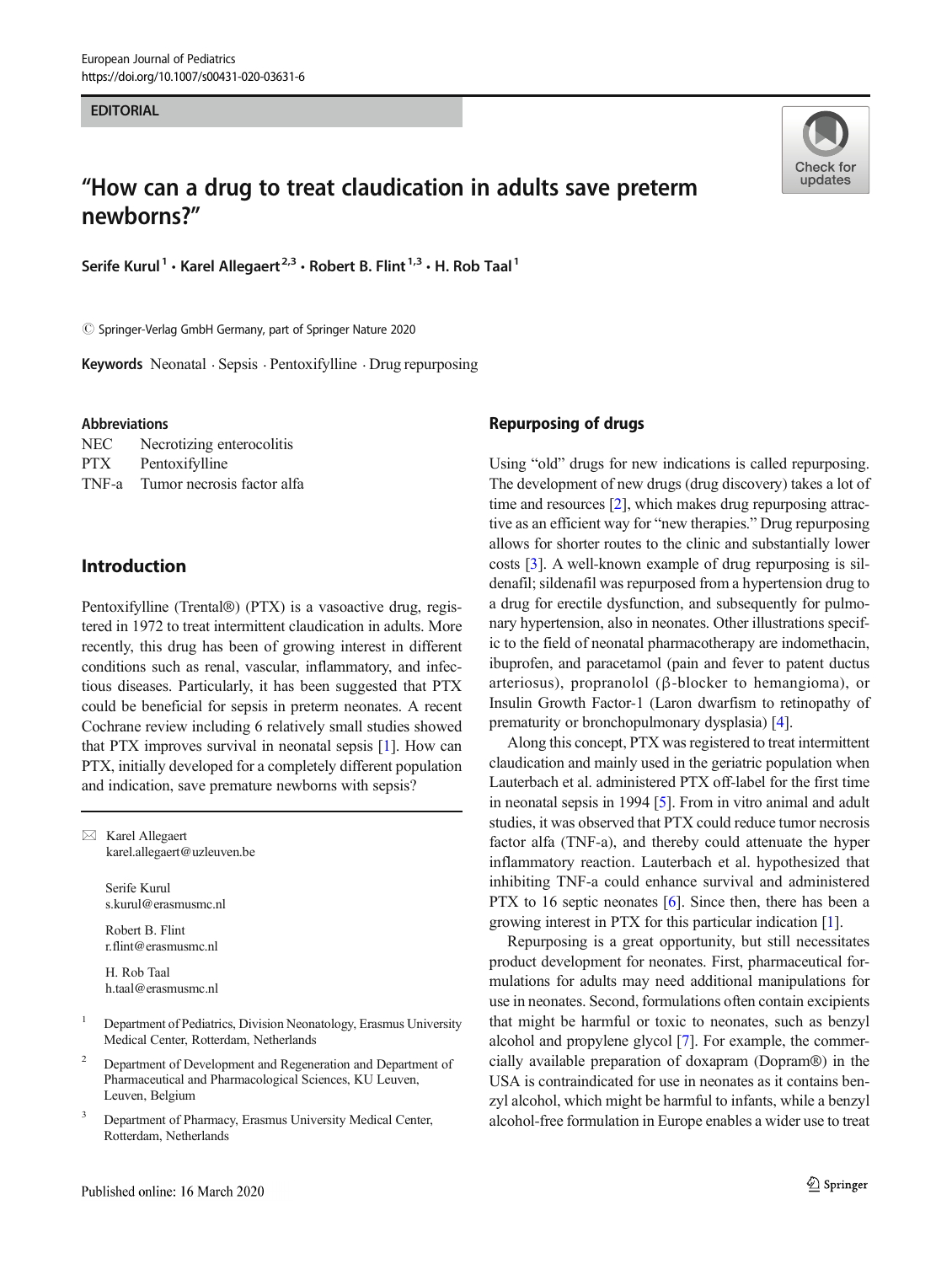apnea of prematurity [[8\]](#page-2-0). Third, data on compatibility of repurposed drugs are needed. Due to the limited intravenous accesses/catheters, simultaneous co-administration of drugs in neonates is common. Incompatibility between drugs or excipients may lead to lost efficacy of drugs or a physiochemical precipitate that may damage blood vessels. Finally and most relevant, a neonatal dosage cannot simply be extrapolated from the adult dosage in the label, even more if the drug is used for another indication. Unfortunately, for most drugs used in neonates, the optimal dosage has not yet been investigated in phase II dose-seeking studies [\[9](#page-2-0)–[11\]](#page-2-0), as we commonly immediately jump to phase III research on efficacy in neonates using a single dosage in the absence of prior dosefinding study information. In the subsequent placebo controlled trial, a sub-optimal dosage may be compared, leading to sub-optimal findings or increased risk of adverse events. Currently, this may also be the case for PTX. Several small studies reported their attempt to assess the efficacy of PTX in neonatal sepsis, and one study is ongoing; however, exposureeffect responses are not yet studied.

#### Rationale of PTX therapy

In preterm neonates, an excessive inflammatory response to infection can occur, characterized by high levels of proinflammatory chemical biomarkers and associated with multi-organ failure and mortality [\[12](#page-2-0), [13](#page-2-0)]. Hence, it is thought that anti-inflammatory agents, administered together with antibiotics, may reduce mortality and morbidity in neonatal sepsis.

In vitro and vivo studies documented that PTX has antiinflammatory effects: Toll-like receptor-mediated proinflammatory cytokine production is inhibited [\[14](#page-2-0)] and production of pro-inflammatory cytokines by phagocytes is reduced [[15\]](#page-2-0). Additionally PTX improves microcirculation [\[16\]](#page-2-0), which is a key element in sepsis, and PTX may improve hemodynamics in sepsis [[17\]](#page-2-0). In 1996, Lauterbach et al. showed that PTX modulates the excessive inflammatory response in preterm neonates, which was characterized by a reduction of the pro-inflammatory cytokine TNF-a, when PTX was administered to preterm neonates with sepsis [[5\]](#page-2-0). Also, during sepsis, the distribution of the antibiotics to the infection site might be reduced by impaired microcirculation. Considering that PTX improves microcirculation, it might facilitate distribution of antibiotics which may improve the efficacy of antibiotic therapy.

PTX is metabolized to at least seven metabolites of which three are considered to be pharmacologically active: Lisofylline (M1), M4, and M5. M1 and PTX are found in higher concentrations than M4 and M5 [[18](#page-2-0)] and inhibit TNF-a release more potently [\[19\]](#page-2-0). In adults, it is known that hepatic impairment can influence the levels of PTX and its metabolites [[20](#page-2-0)]; hence, maturational changes are thought to influence the exposure in preterm neonates. Recently, Salman et al. reported a first population pharmacokinetic model of PTX and its metabolites in a small cohort of 26 preterm infants receiving one weight-based dosage, describing that clearance of PTX increased with postmenstrual age [[21\]](#page-2-0).

## PTX exposure-effect relation in preterm neonates: data are needed

In adult patients, there is limited clinical benefit of PTX therapy during sepsis. Moreover, in vitro, it has been observed that the effect of PTX during hyper inflammation is less pronounced in adult immune cells than in neonatal cells [[22\]](#page-3-0). This highlights that neonates are not just small adults but a vulnerable population with unique physiological characteristics in whom we also should be aware of rapid maturational changes in physiology [[23\]](#page-3-0), which may lead to altered responses to drugs.

It also emphasizes the importance of drug research in neonates. Drugs developed and tested in adults and their subsequent dosages cannot just be extrapolated to neonates. Very few dosing regimens used in neonates are based on research within this specific population. Consequently, this population of therapeutic orphans may receive sub-optimal treatment [\[9](#page-2-0)–[11\]](#page-2-0). Not giving the optimal dose is problematic: underdosing may result in inferior efficacy, over-dosing in adverse drug reactions [\[24\]](#page-3-0). This may also be the case for PTX. In 1992, Lauterbach et al. [\[25\]](#page-3-0) for the first time gave PTX to a preterm neonate with a dose of 5 mg/kg/h during 6 h every 24 h for 3 days. However, this dosage was eminence-driven, and not based on high-quality dose-finding research in preterm neonates. Thus, it is of great importance that the right dosage for PTX is studied. Particularly in preterm neonatal sepsis, lives could be saved by using the optimal dosage regimen. Currently, we are conducting a dose optimization study (phase II, exposure/response study) for PTX in preterm neonatal sepsis (Clinical Trials NCT04152980).

### Current experience with PTX: is patient selection and timing of PTX initiation relevant?

In this journal, Schüller et al. report their experience with PTX in a retrospective cohort of 198 preterm neonates with either severe sepsis or NEC. They used the dose 5 mg/kg/h for 6 h daily (30 mg/kg/day), which is the dose that was used by Lauterbach et al. and in other smaller studies [\[26](#page-3-0)]. As was discussed earlier, compatibility might be a problem when repurposing drugs. The results of Schüller et al. give insight into the compatibility of PTX, and it is suggested that PTX is compatible with other drugs commonly administered in neonates. There were no serious side effects due to PTX. Their findings suggest that PTX therapy is safe and well tolerated in preterm neonates. Along the same research line, the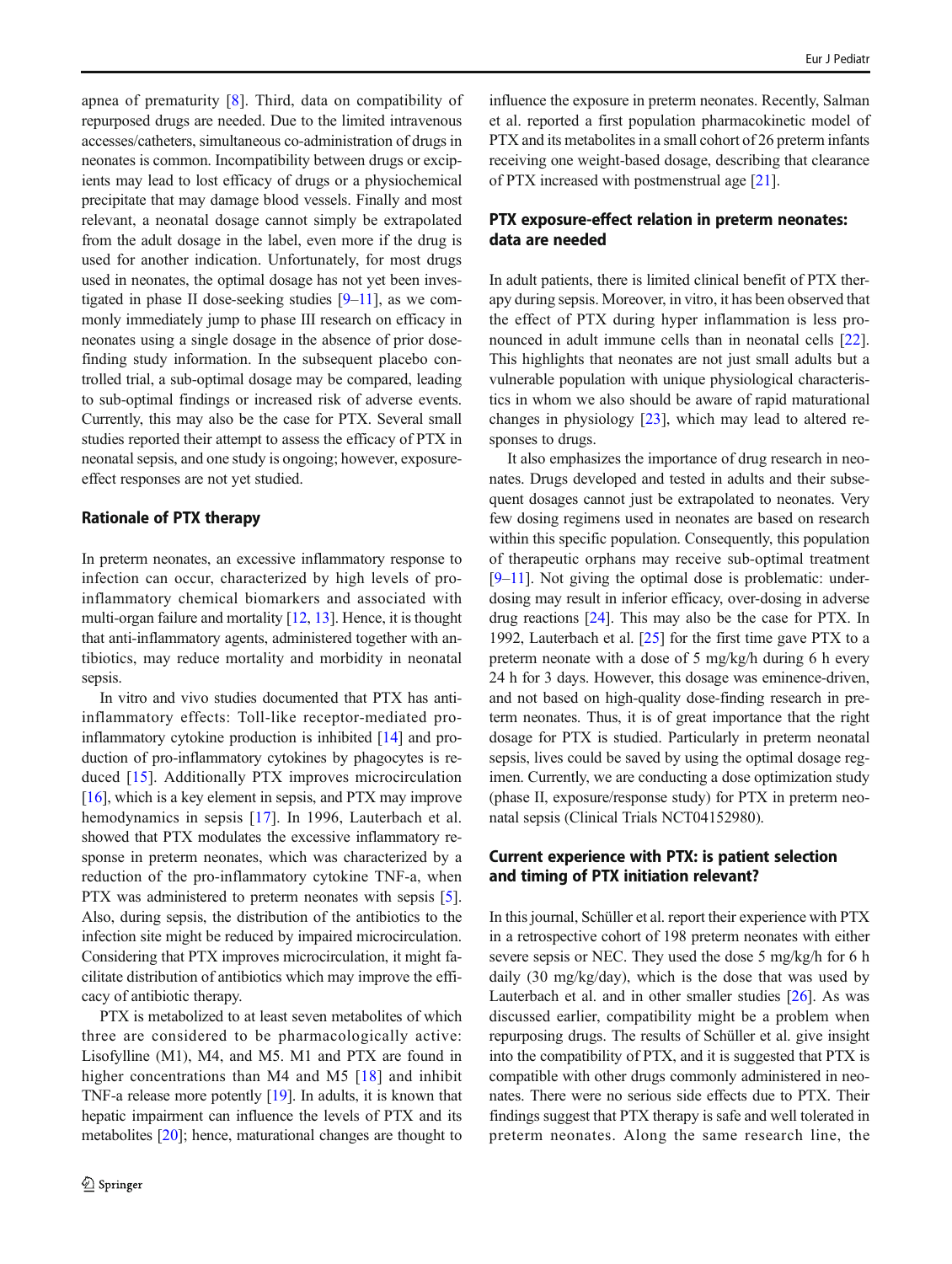<span id="page-2-0"></span>PROTECT trial is recruiting 1800 preterm neonates to investigate PTX efficacy and safety (ACTRN12616000405415). This will hopefully provide more conclusive results on the efficacy of PTX in neonatal sepsis. However, there are potential drawbacks. Firstly, the dosage used (5 mg/kg/h for 12 h, 60 mg/kg/day for 2 up to 6 days) is neither thoroughly evaluated with priori dose-finding data. Consequently, a suboptimal dosage may be studied. Secondly, any suspected patient will receive either placebo or PTX, while only 50% of the included patients are expected to have a proven sepsis (or NEC) within 48 h. This could result in overtreatment or signal dilution and could be avoided by introducing objective biomarkers (improve patient selection) that reflect disease severity and are associated with the subsequent clinical course. It is reasonable to assume that PTX patients with (severe) sepsis are most likely to benefit.

Besides case selection, timing also matters. In our center, we use PTX since 2018 in preterm neonates with refractory septic shock. In our experience, PTX might not be effective anymore when the sepsis is already progressed to a stage of refractory septic shock. This phenomenon was also observed in a porcine septic model: when PTX was given when septic shock was already established, PTX was not effective anymore and could even have deleterious effects [\[27\]](#page-3-0). This emphasizes that the timing of PTX therapy is of great importance; the sooner in the inflammatory cascade PTX is started, the better.

In conclusion, PTX seems to be an effective and safe adjuvant therapy to treat sepsis in preterm neonates as a potential good illustration of repurposing to neonatal needs. Additional research is needed to explore the exposure-response pattern of PTX, as is the case for the majority of drugs used in neonates. Furthermore, there is need for robust biomarkers to support early patient selection and timing of PTX therapy. As PTX in neonatal sepsis is a promising compound, these additional drug repurposing efforts are important to really enable clinicians to give the right drug, in the right dose to the right patient.

Authors' contributions Serifi Kurul wrote the first draft, further adapted and revised by Karel Allegaert, Robert B Flint and H Rob Taal, and all authors approved the final version of the paper.

## **References**

- 1. Pammi M, Haque KN (2015) Pentoxifylline for treatment of sepsis and necrotizing enterocolitis in neonates. Cochrane Database Syst Rev 3:CD004205
- 2. Paul SM, Mytelka DS, Dunwiddie CT, Persinger CC, Munos BH, Lindborg SR, Schacht AL (2010) How to improve R&D productivity: the pharmaceutical industry's grand challenge. Nat Rev Drug Discov 9:203
- 3. Ashburn TT, Thor KB (2004) Drug repositioning: identifying and developing new uses for existing drugs. Nat Rev Drug Discov 3: 673
- 4. Allegaert K, Smits A, Simons S, Van den Anker J (2018) Perspectives in neonatal pharmacology: drug discovery, knowledge integration and structured prioritization. Curr Pharm Des 24:4839– 4841
- 5. Lauterbach R, Zembala M (1996) Pentoxifylline reduces plasma tumour necrosis factor-alpha concentration in premature infants with sepsis. Eur J Pediatr 155:404–409
- 6. Lauterbach R, Pawlik D, Tomaszczyk B, Cholewa B (1994) Pentoxifylline treatment of sepsis of premature infants: preliminary clinical observations. Eur J Pediatr 153:672–674
- 7. Nellis G, Metsvaht T, Varendi H, Toompere K, Lass J, Mesek I, Nunn AJ, Turner MA, Lutsar I, consortium E (2015) Potentially harmful excipients in neonatal medicines: a pan-European observational study. Arch Dis Child 100:694–699
- 8. Flint RB, Weteringen WV, Voller S, Poppe JA, Koch BCP, de Groot R, Tibboel D, Knibbe CAJ, Reiss IKM, Simons SHP, Dino Research G (2017) Big data analyses for continuous evaluation of pharmacotherapy: a proof of principle with Doxapram in preterm infants. Curr Pharm Des 23:5919–5927
- 9. Schrier L, Hadjipanayis A, Stiris T, Ross-Russell RI, Valiulis A, Turner MA, Zhao W, De Cock P, de Wildt SN, Allegaert K (2020) Off-label use of medicines in neonates, infants, children, and adolescents: a joint policy statement by the European Academy of Paediatrics and the European Society for Developmental Perinatal and Pediatric Pharmacology. Eur J Pediatr. <https://doi.org/10.1007/s00431-019-03556-9>
- 10. Turner MA (2011) Neonatal drug development. Early Hum Dev 87: 763–768
- 11. Turner MA, Lewis S, Hawcutt DB, Field D (2009) Prioritising neonatal medicines research: UK Medicines for Children Research Network scoping survey. BMC Pediatr 9:50
- 12. Strunk T, Inder T, Wang X, Burgner D, Mallard C, Levy O (2014) Infection-induced inflammation and cerebral injury in preterm infants. Lancet Infect Dis 14:751–762
- 13. Wynn J, Cornell TT, Wong HR, Shanley TP, Wheeler DS (2010) The host response to sepsis and developmental impact. Pediatrics 125:1031–1041
- 14. Heller S, Weber K, Heller A, Urbaschek R, Koch T (1999) Pentoxifylline improves bacterial clearance during hemorrhage and endotoxemia. Crit Care Med 27:756–763
- 15. Neuner P, Klosner G, Schauer E, Pourmojib M, Macheiner W, Grünwald C, Knobler R, Schwarz A, Luger TA, Schwarz T (1994) Pentoxifylline in vivo down-regulates the release of IL-1 beta, IL-6, IL-8 and tumour necrosis factor-alpha by human peripheral blood mononuclear cells. Immunology 83:262
- 16. Schröer RH (1985) Antithrombotic potential of pentoxifylline a hemorheologically active drug. Angiology 36:387–398
- 17. Yang S, Zhou M, Koo DJ, Chaudry IH, Wang P (1999) Pentoxifylline prevents the transition from the hyperdynamic to hypodynamic response during sepsis. Am J Phys 277:H1036– H1044
- 18. Smith RV, Waller ES, Doluisio JT, Bauza MT, Puri SK, Ho I, Lassman HB (1986) Pharmacokinetics of orally administered pentoxifylline in humans. J Pharm Sci 75:47–52
- 19. Fantin M, Quintieri L, Kusz E, Kis E, Glavinas H, Floreani M, Padrini R, Duda E, Vizler C (2006) Pentoxifylline and its major oxidative metabolites exhibit different pharmacological properties. Eur J Pharmacol 535:301–309
- 20. Frampton JE, Brogden RN (1995) Pentoxifylline (Oxpentifylline). Drugs Aging 7:480–503
- 21. Salman S, Hibbert J, Page-Sharp M, Manning L, Simmer K, Doherty DA, Patole S, Batty KT, Strunk T (2019) Effects of maturation and size on population pharmacokinetics of pentoxifylline and its metabolites in very preterm infants with suspected late-onset sepsis or necrotizing enterocolitis: a pilot study incorporating clinical outcomes. Br J Clin Pharmacol 85:147–159